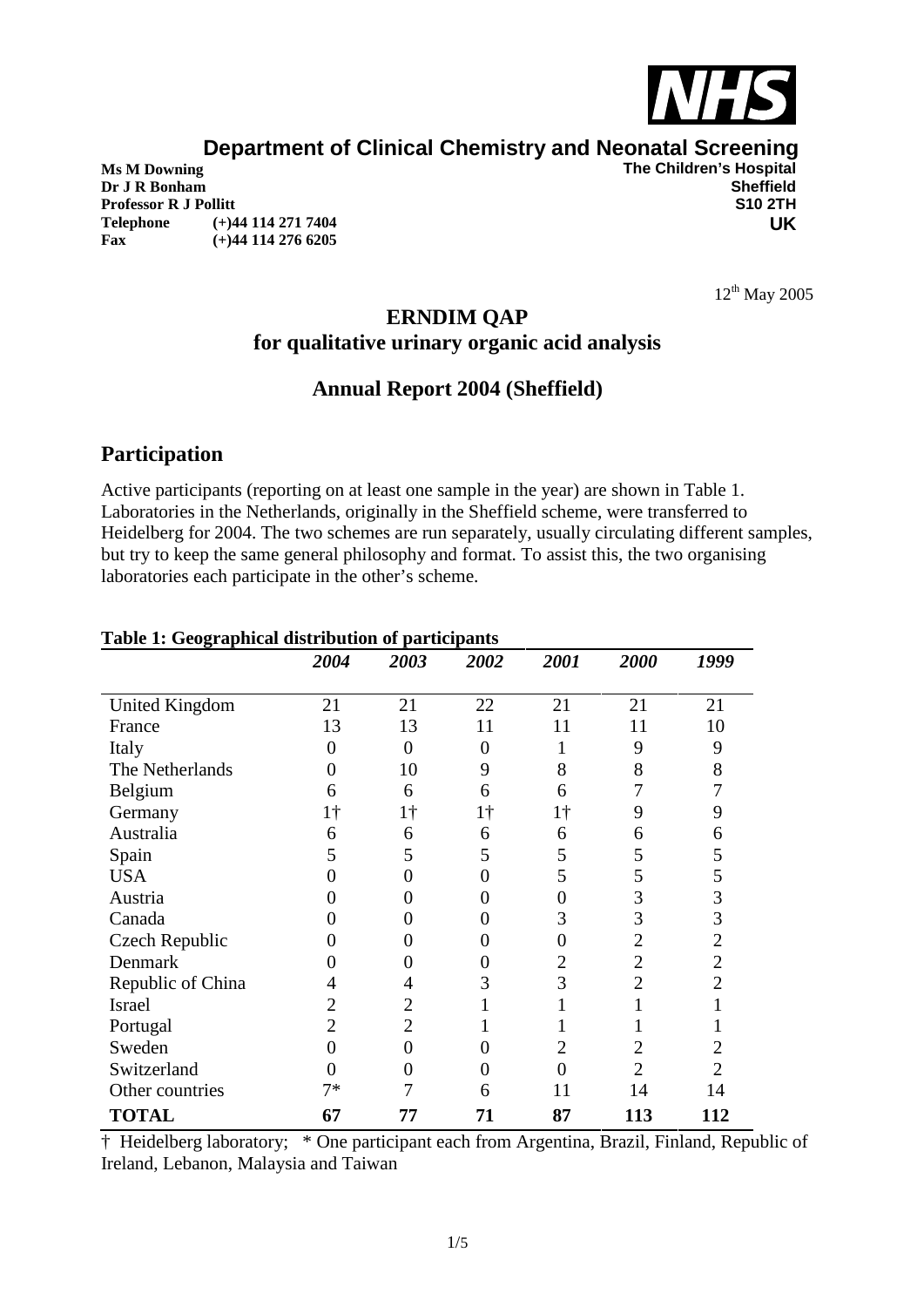## **Samples and results**

Three sets of three samples (total 9; sample numbers 124-132) were distributed in 2004. Sixty one laboratories returned results for all three circulations.

#### **Table 2: Receipt of results into the executive centre within the specified time period (approximately 6 weeks from dispatch) :**

| Number of       | Number of participants |                |                |                |              |  |  |  |
|-----------------|------------------------|----------------|----------------|----------------|--------------|--|--|--|
| returns in 2004 | 0 Late                 | l <i>l</i> ate | 2 Late         | 3 Late         | <b>Total</b> |  |  |  |
|                 |                        |                | $\blacksquare$ | $\blacksquare$ |              |  |  |  |
|                 |                        |                |                | $\blacksquare$ |              |  |  |  |
|                 |                        |                |                |                |              |  |  |  |

### **Instrumentation**

Six of the active participants used predominantly GC, the remainder GC-MS. We plan to update our information on instrumentation and workload in 2005.

## **Scoring of results**

Summary results for the individual returns were dispatched earlier. To enable data reduction and analysis of long-term performance the results were scored as shown below:

- 2 satisfactory
- 1 helpful but incomplete
- 0 unhelpful
- -1 slightly misleading
- -2 misleading.

A score of zero was given for failing to return an individual result.

Where samples were interchanged or misnumbered participants were penalised 2 points but otherwise given the best possible score that could be obtained by reassigning the results.

**Table 3: Distribution of scores for individual samples** (laboratories making returns)

|                                                  | <b>Scores</b> |      |                |                |    |  |  |
|--------------------------------------------------|---------------|------|----------------|----------------|----|--|--|
| <b>Sample</b>                                    | $-2$          | $-1$ | $\mathbf 0$    | 1              | 2  |  |  |
| #124 Normal pattern                              | 1             |      |                |                | 63 |  |  |
| #125 DOPA metabolites                            | 11            | 3    | $\overline{A}$ | 10             | 36 |  |  |
| #126 3-Methylcrotonyl-CoA carboxylase deficiency |               |      |                |                | 62 |  |  |
| #127 Normal pattern                              |               |      | $\overline{A}$ |                | 59 |  |  |
| #128 Glutaryl-CoA dehydrogenase deficiency       |               |      | $\overline{2}$ | $\overline{0}$ | 61 |  |  |
| #129 Normal pattern                              |               | 2    |                |                | 60 |  |  |
| #130 Hyperoxaluria type 1                        | 6             |      |                |                | 55 |  |  |
| #131 Normal pattern                              |               |      | 1              |                | 60 |  |  |
| #132 D-Glyceric aciduria                         |               |      |                | 23             | 39 |  |  |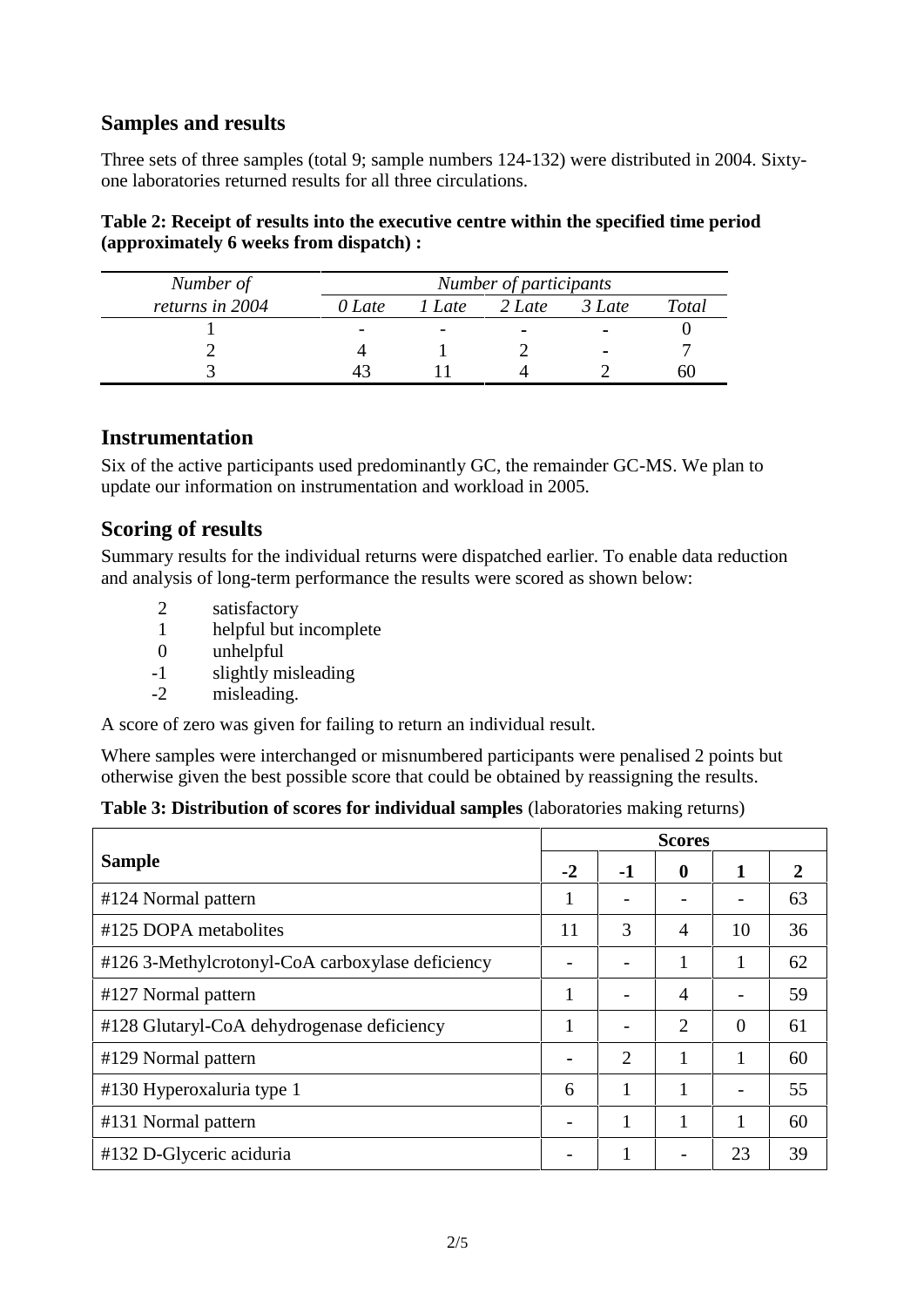| Year                    | 2004                      |                         | 2003<br>2002       |                    | 2001                    | 2000               | 1999               |                    |
|-------------------------|---------------------------|-------------------------|--------------------|--------------------|-------------------------|--------------------|--------------------|--------------------|
| Lab ID no               | Number of<br>returns      | Late<br>returns         | <b>Total score</b> | <b>Total score</b> | <b>Total score</b>      | <b>Total score</b> | <b>Total score</b> | <b>Total score</b> |
| 3                       | 3                         | 0                       | 17                 | 16                 | 12                      | 13                 | 10                 | 10                 |
| $\overline{\mathbf{4}}$ | $\overline{c}$            | 0                       | 12                 | 14                 | 17                      | 12                 | 15                 | 18                 |
| 5                       | 3                         | 0                       | 15                 | 12                 | 15                      | 17                 | 18                 | 18                 |
| 6                       | 3                         | $\mathbf 0$             | 18                 | 13                 | 18                      | 17                 | 14                 | 18                 |
| $\overline{7}$          | $\ensuremath{\mathsf{3}}$ | 0                       | 14                 | 16                 | 18                      | 18                 | 14                 | 18                 |
| 9                       | $\mathsf 3$               | 0                       | 18                 | 9                  | 18                      | 18                 | 18                 | 18                 |
| 10                      | 3                         | 1                       | 17                 | 16                 | 14                      | 15                 | 15                 | 10                 |
| 11                      | 3                         | 0                       | 18                 | 12                 | 18                      | 18                 | 18                 | 14                 |
| 12                      | $\overline{2}$            | 0                       | 12                 | 16                 | 14                      | 18                 | 18                 | 18                 |
| 13                      | 3                         | $\boldsymbol{0}$        | 17                 | 12                 | 12                      | 17                 | 18                 | 18                 |
| 14                      | $\overline{c}$            | 1                       | 12                 | 10                 | 13                      | 17                 | 8                  | 16                 |
| 15                      | $\overline{3}$            | 1                       | 16                 | 16                 | 11                      | 17                 | 17                 | 18                 |
| 17                      | $\overline{3}$            | 0                       | 13                 | 13                 | 14                      | 11                 | 12                 | 18                 |
| 18                      | $\ensuremath{\mathsf{3}}$ | 0                       | 11                 | 16                 | 18                      | 17                 | 14                 | 17                 |
| 19                      | 3                         | $\mathbf 0$             | 18                 | 16                 | 18                      | 15                 | 13                 | 18                 |
| 21                      | $\ensuremath{\mathsf{3}}$ | 0                       | 14                 | 16                 | 12                      | 12                 | 16                 | 18                 |
| 24                      | $\mathbf{3}$              | 0                       | 18                 | 12                 | 18                      | 17                 | 18                 | 18                 |
| 25                      | 3                         | 0                       | 17                 | 14                 | 16                      | 17                 | 18                 | 18                 |
| 26                      | 3                         | 0                       | 18                 | 16                 | 18                      | 17                 | 18                 | 18                 |
| 27                      | 3                         | 1                       | 9                  | 1                  | 4                       | $-1$               | 11                 | $\overline{7}$     |
| 28                      | 3                         | $\mathbf 0$             | $\overline{7}$     | 4                  | 14                      | 15                 | 14                 | 18                 |
| 29                      | $\mathbf{3}$              | 0                       | 17                 | 16                 | 14                      | 15                 | 18                 | 17                 |
| 31                      | $\overline{3}$            | $\boldsymbol{0}$        | 18                 | 16                 | 18                      | 17                 | 17                 | 17                 |
| 32                      | 3                         | 1                       | 11                 | 16                 | 18                      | 12                 | 18                 | 18                 |
| 35                      | 3                         | 0                       | 17                 | 16                 | 18                      | 17                 | 18                 | 18                 |
| 38                      | 3                         | 0                       |                    | 16                 | 18                      | 18                 | 18                 | 15                 |
| 42                      | $\overline{3}$            | 0                       | 18<br>14           | 16                 | 18                      | 18                 | 18                 | 18                 |
| 43                      | $\ensuremath{\mathsf{3}}$ | 2                       |                    | 11                 | 17                      | 18                 | 16                 | 14                 |
| 44                      | $\ensuremath{\mathsf{3}}$ |                         | 16                 | 15                 | 18                      | 15                 | 14                 | 18                 |
|                         | $\overline{2}$            | 0                       | 17                 | 8                  |                         |                    |                    | 18                 |
| 48<br>49                | 3                         | 0<br>1                  | 11                 | 11                 | 16<br>15                | 10                 | 14                 | 18                 |
|                         |                           |                         | 12                 |                    |                         | 18                 | 14                 |                    |
| 51                      | $\overline{3}$            | $\mathbf 0$             | 17                 | 12                 | $\overline{18}$         | 18                 | $\overline{17}$    | 14                 |
| 52                      | $\overline{3}$            | $\boldsymbol{0}$        | 16                 | 13                 | 10                      | 18                 | 18                 | 18                 |
| 65                      | $\overline{3}$            | 1                       | 18                 | 16                 | 16                      | 14                 | 18                 | 18                 |
| 66                      | $\overline{3}$            | 0                       | 18                 | 14                 | 14                      | 17                 | 18                 | 18                 |
| 69                      | $\overline{2}$            | $\overline{c}$          | 10                 | 5                  | $\overline{\mathbf{4}}$ | $\overline{2}$     | 8                  | 12                 |
| 76                      | $\overline{3}$            | $\mathsf 0$             | 13                 | 13                 | 18                      | 16                 | 18                 | 6                  |
| 79                      | $\overline{3}$            | $\overline{\mathbf{c}}$ | 13                 | 14                 | 17                      | 11                 | 13                 | 18                 |
| 83                      | $\overline{3}$            | $\mathbf 1$             | 18                 | 16                 | 15                      | 17                 | 18                 | 18                 |
| 85                      | $\overline{3}$            | 3                       | 14                 | 12                 | 16                      | 17                 | 18                 | 14                 |
| 86                      | $\overline{3}$            | $\mathbf 0$             | 16                 | 12                 | 11                      | 17                 | 14                 | 15                 |
| 88                      | $\overline{3}$            | 1                       | 14                 | $\,$ 5 $\,$        | 8                       | 10                 | 18                 | 11                 |
| 90                      | $\overline{3}$            | $\mathbf 0$             | 17                 | 15                 | 11                      | 11                 | 17                 | 12                 |
| 92                      | $\overline{3}$            | $\mathbf 0$             | 17                 | 16                 | 17                      | 17                 | 12                 | 12                 |
| 93                      | $\overline{3}$            | 1                       | 18                 | 16                 | 18                      | 17                 | 14                 | 18                 |
| 94                      | $\overline{3}$            | $\pmb{0}$               | 17                 | 6                  | 14                      | 13                 | 11                 | 16                 |
| 96                      | 3                         | $\mathbf 0$             | 15                 | 10                 | 12                      | 17                 | 6                  | 18                 |

## **Table 4: Cumulative scores for 2004 and the five preceding years (current Sheffield participants only)**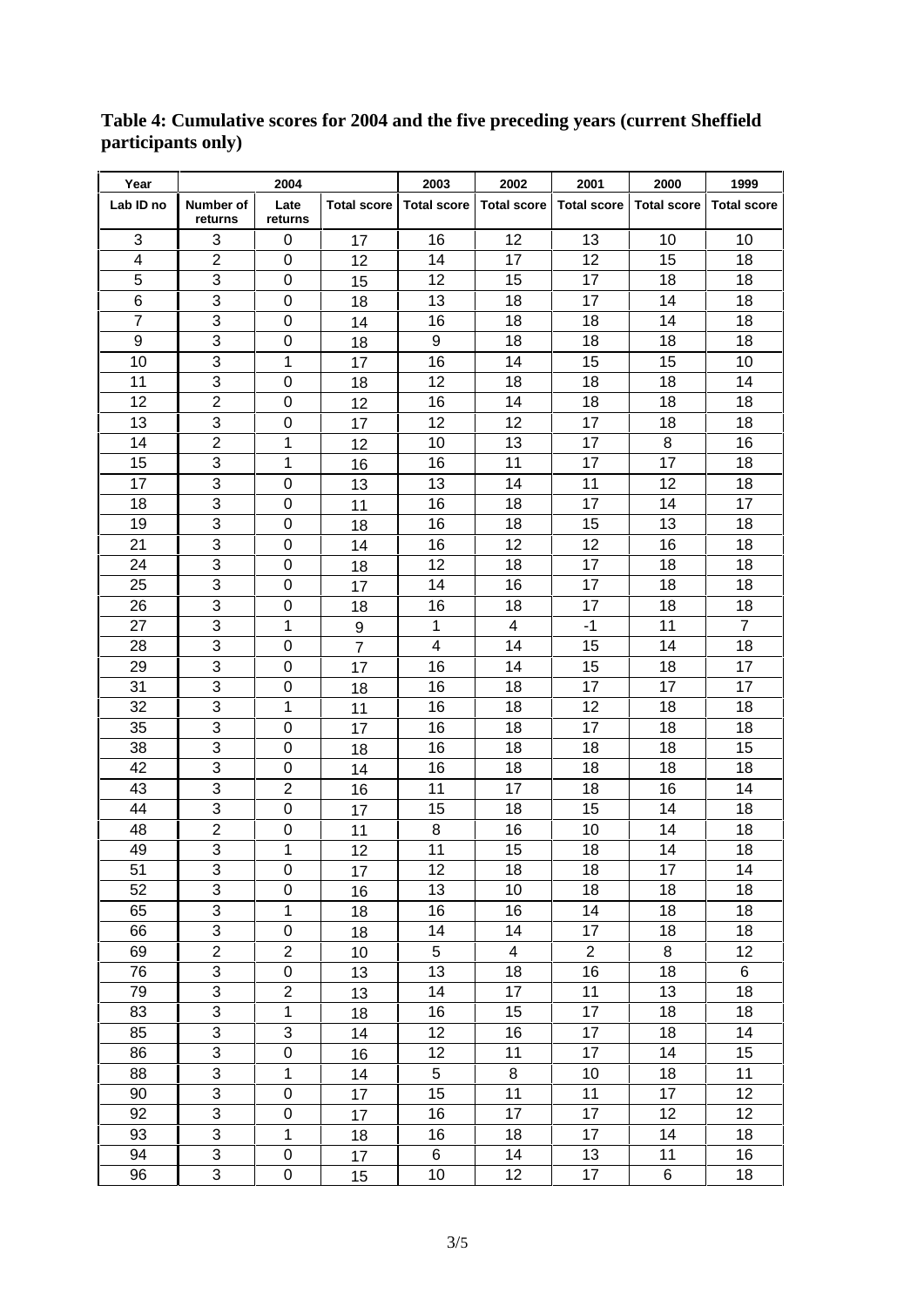| Year             | 2004                        |                 | 2003               | 2002               | 2001               | 2000               | 1999               |                    |
|------------------|-----------------------------|-----------------|--------------------|--------------------|--------------------|--------------------|--------------------|--------------------|
| Lab ID no        | <b>Number of</b><br>returns | Late<br>returns | <b>Total score</b> | <b>Total score</b> | <b>Total score</b> | <b>Total score</b> | <b>Total score</b> | <b>Total score</b> |
| 98               | 3                           | 2               | 16                 | 16                 | 17                 | 18                 | 16                 | 18                 |
| 101              | 3                           | 1               | 17                 | 16                 | 16                 | 18                 | 18                 | 18                 |
| 102              | 3                           | 0               | 17                 | 13                 | 17                 | 16                 | 18                 | 18                 |
| 104              | 3                           | 0               | 14                 | 12                 | 16                 | 17                 | 14                 | 11                 |
| 106              | 3                           | $\mathbf 0$     | 18                 | 10                 |                    |                    |                    |                    |
| 108              | 3                           | 1               | 14                 | 12                 | 16                 | 8                  | 10                 | 14                 |
| 111              | 3                           | 0               | 18                 | 9                  | 18                 | 17                 | 18                 | 18                 |
| 113              | 3                           | 0               | 9                  | $\mathbf 0$        | 10                 | 12                 | $\overline{7}$     | 6                  |
| 114              | $\overline{3}$              | 0               | 13                 | $\overline{7}$     | 6                  | 17                 | 14                 | 13                 |
| 119              | $\boldsymbol{0}$            | 0               | 17                 | 12                 | 18                 | 17                 | 6                  |                    |
| 120              | 3                           | 0               | 12                 | 8                  | 16                 | 10                 |                    |                    |
| 121              | 3                           | 0               | 16                 | 12                 | 11                 | 12                 |                    |                    |
| 126              | 3                           | 0               | 11                 | 15                 |                    |                    |                    |                    |
| 127              | $\overline{2}$              | $\overline{2}$  | $\overline{7}$     |                    |                    |                    |                    |                    |
| 128              | $\overline{2}$              | 0               | 12                 | 4                  |                    |                    |                    |                    |
| 130              | 3                           | $\overline{2}$  | 18                 | 16                 |                    |                    |                    |                    |
| 131              | 3                           | 0               | 13                 | 9                  |                    |                    |                    |                    |
| 132              | 3                           | 0               | 8                  | 8                  |                    |                    |                    |                    |
| 133              | 3                           | 0               | 15                 | 5                  |                    |                    |                    |                    |
| 134              | 3                           | 3               | 17                 | 9                  |                    |                    |                    |                    |
| Maximum<br>score | 3                           | 3               | 18                 | 16                 | 18                 | 18                 | 18                 | 18                 |

**Table 5: Ranking of scores for 2004** (Fifteen laboratories scored 18, fifteen scored 17 and were ranked 16th equal; six scored sixteen and were ranked 31st equal, etc)

| Score<br><b>DCOL</b> | 18 | -  | *∿ | -           | 14 | $\sim$ | <u>+ 4</u>       | . .      |    |        | ີ  |    |
|----------------------|----|----|----|-------------|----|--------|------------------|----------|----|--------|----|----|
| <b>Rank</b>          |    | 10 | ັ  | $\sim$<br>ັ | 40 | 47     | $\epsilon$<br>◡∼ | cο<br>υo | 62 | ہ<br>◡ | ნა | oo |

### **Commentary**

Last year (2003), following the suggestion of the ERNDIM Scientific Advisory Board, we started providing a structured response form for each sample distributed. The idea was to encourage succinct reports that would address the three main and two subsidiary questions:

- what are the major analytical findings?
- what is the most likely diagnosis?
	- o how certain is it?
	- o what, if any, are the possible alternatives?
- what further investigations are required to confirm or clarify the diagnosis?

All but two of the 64 returning participants in circulation #1 of 2004 used the form provided or adapted their reports to follow the same format. This was of considerable help to us in assessing the returns and we felt that it had also focussed attention more clearly on the requirements of the referring physician.